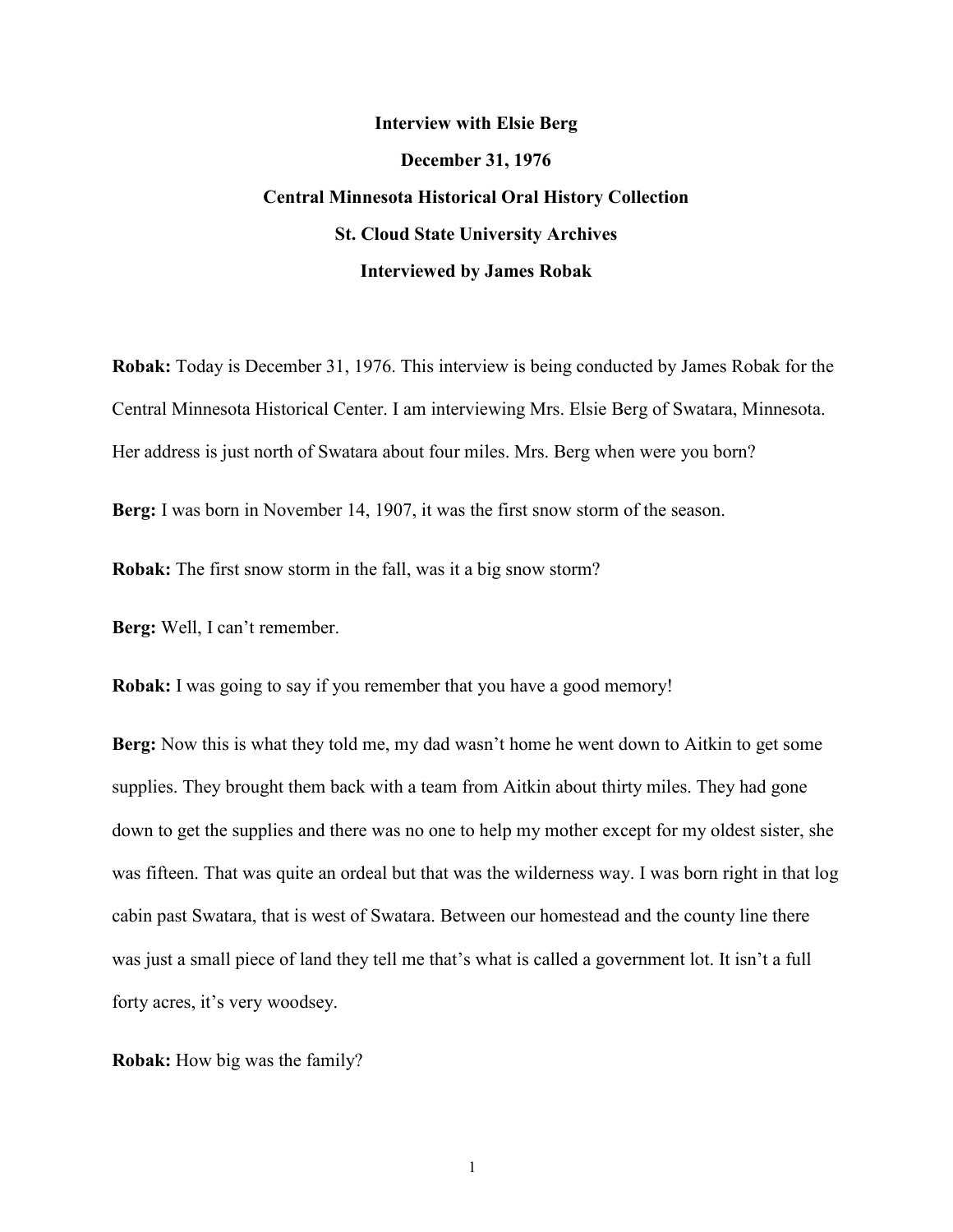**Berg:** There were eight of us to start with, but only four of us lived. The others died in infancy, less than a year up to six years they had died.

**Robak:** What was your father's name?

**Berg:** George.

**Robak:** What nationality was your father?

**Berg:** He always said he was Irish. But I don't know for sure because there is two sides to every family and I don't know what his grandmother on his father's side was. I know his mother's family were from New England and it dates back to the colonial times. I think they were from way back in this country. But my folks came here to get land, free land. They said the United States bet people a hundred and sixty acres that you couldn't live on it seven years without starving to death. Sometimes they came a little bit close to it.

**Robak:** Your father was a farmer then?

**Berg:** He wasn't a farmer when he was in Iowa. He also worked for the Santa Fe railroad, he worked in the back shops, and as a mechanic. Then he came out here in the wilderness which was something he never knew before, because he had lived in town all his life. It was quite a big step.

**Robak:** A big change.

**Berg:** Yes, he had worked in the lumber camp at various things. He had not been trained to be a sawer or anything like that. So sometimes he worked at getting the hay and feeding the horses. Cleaning out the barn, getting the wood in, and all that. It kept him busy. But it isn't a specialty job like sawing down trees. It isn't a piece work job.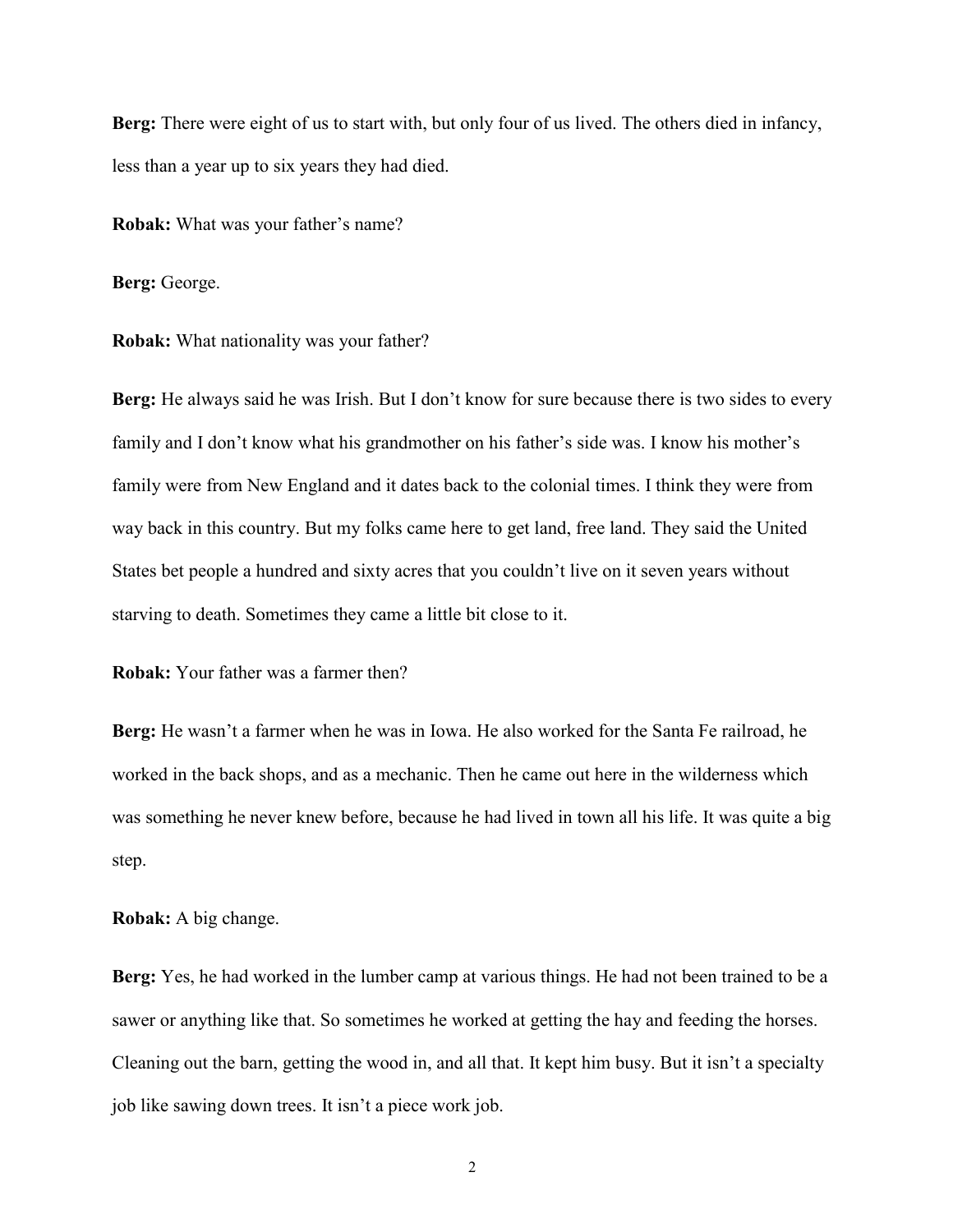**Robak:** Did he ever say why he moved up here? Any special reason?

**Berg:** Well, the thing was it was during tight times. I guess a job ran out of something down there and it was hard to find another. He worked a little while at the plow shop. But the dust was so bad it was getting to his lungs terribly. He was afraid he was going to get tuberculosis his mother had died of tuberculosis so he was afraid of it. He came up here to Deer Creek and they lived there for about a year. But times were tight you couldn't get work and they couldn't save for a farm. They buried a little girl there on the place, there is no marker. It's tough on people. But that was the way it was at that time, a lot of people had bad luck.

**Robak:** Was there a lot of people in this area at that time in the early 1900s?

**Berg:** They came in 1902. I was born in 1907. There were a few people around, but a lot of people came and left. They would stay for a little while and then leave.

**Robak:** Are there any that are still around that were here at that time?

**Berg:** Well the Olds family moved in later I believe than my folks did. There were some people by the name of Sycraton that lived not far from where we lived. There were some people by the name of Buttricks. I don't know if they came from Illinois or where but they moved out again. I don't know what became of them. Their grandfather was here for awhile I think he's buried here in the Hill Lake Cemetery. Then there were some people down in the woods. The Hakes lived down there. I don't know when they came but they were here when my folks came. They had cattle and a farm. There were others in White Elk, but I can't remember their names. There were some people who lived on McKenney Lake. But he got into this other business, he had a store and then moved on to Swatara. They had a store where you sell timber and buy what not. But they had lived on McKenney Lake for a time.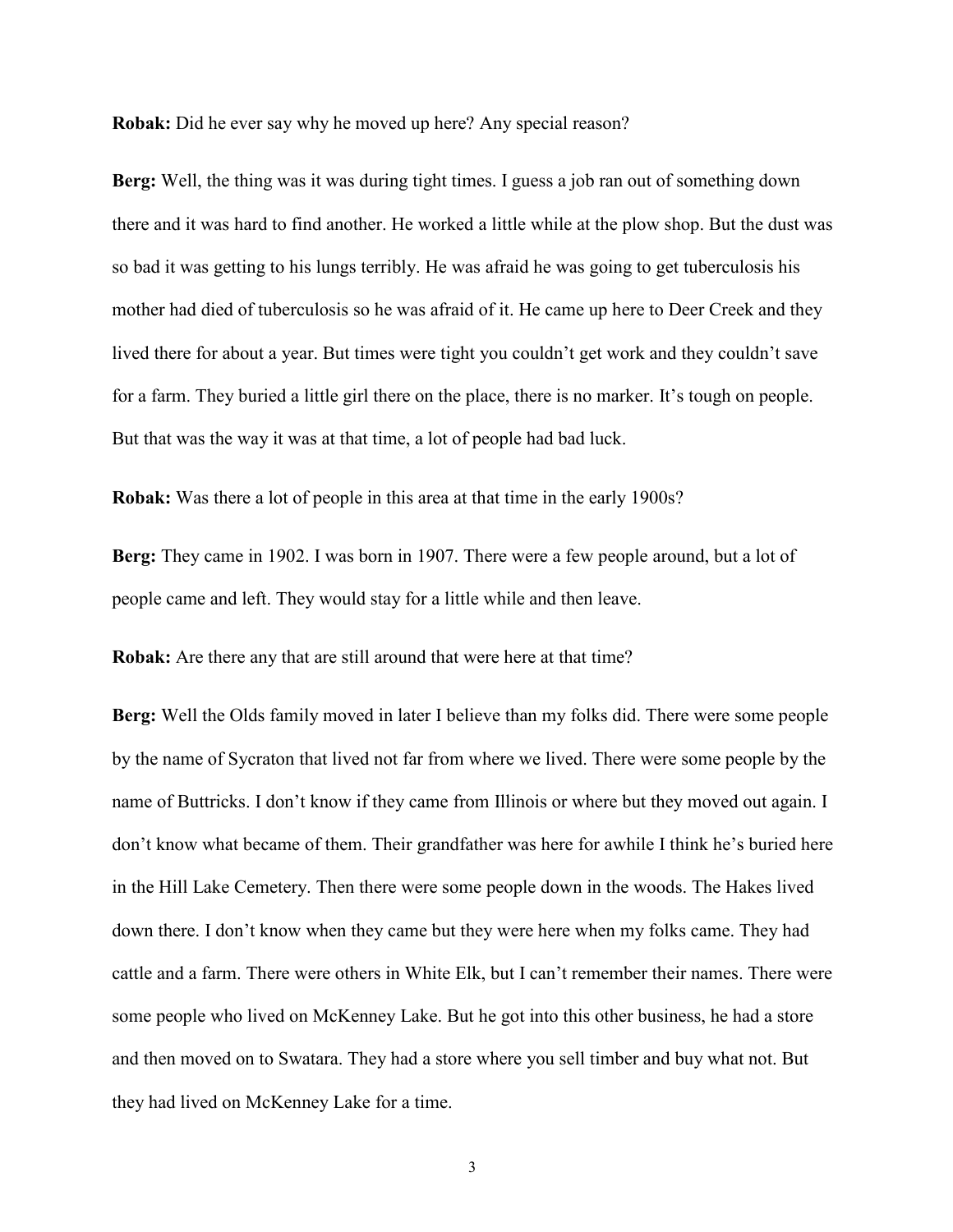**Robak:** Most people had to just live off the land then. What were some of the occupations? Was there anyone who tried farming in this area?

**Berg:** Well I suppose there were. We would see people have little garden spots. Guldens when they came in were apparently farmers before. They cleared a field and planted grain. They had sandy soil so I don't know how the grain came out. It was heavier soil, I remember when they planted grain on the place. They had barley and oats. I remember the prairie chickens that came after they had the grain. They had lots of prairie chickens at one time and they made quite a racket.

**Robak:** Nothing like that now!

**Berg:** No, it's all gone disappeared. There were so many partridges at one time. When I was going to school as a child I'd see the partridges walking along the road. They weren't really scared of us. I remember my day – we were driving an oxen sleigh I believe and somehow he got ahold of a rock and clubbed a rabbit with a rock.

**Robak:** That's a pretty good shot.

**Berg:** He used to make tools for himself. He had a little shop there in the forge and he used to make bits for the brace and he had different tools. No one had as many as he had.

**Robak:** He was fortunate to have them.

**Berg:** When I first came here they were over by the old field there. Still traces of field over there. They had a well over there. I was afraid something would fall in, it was a dug well. They had a poot cellar over there. I still see the hump. Just traces of what was there before.

**Robak:** Where did you go to school?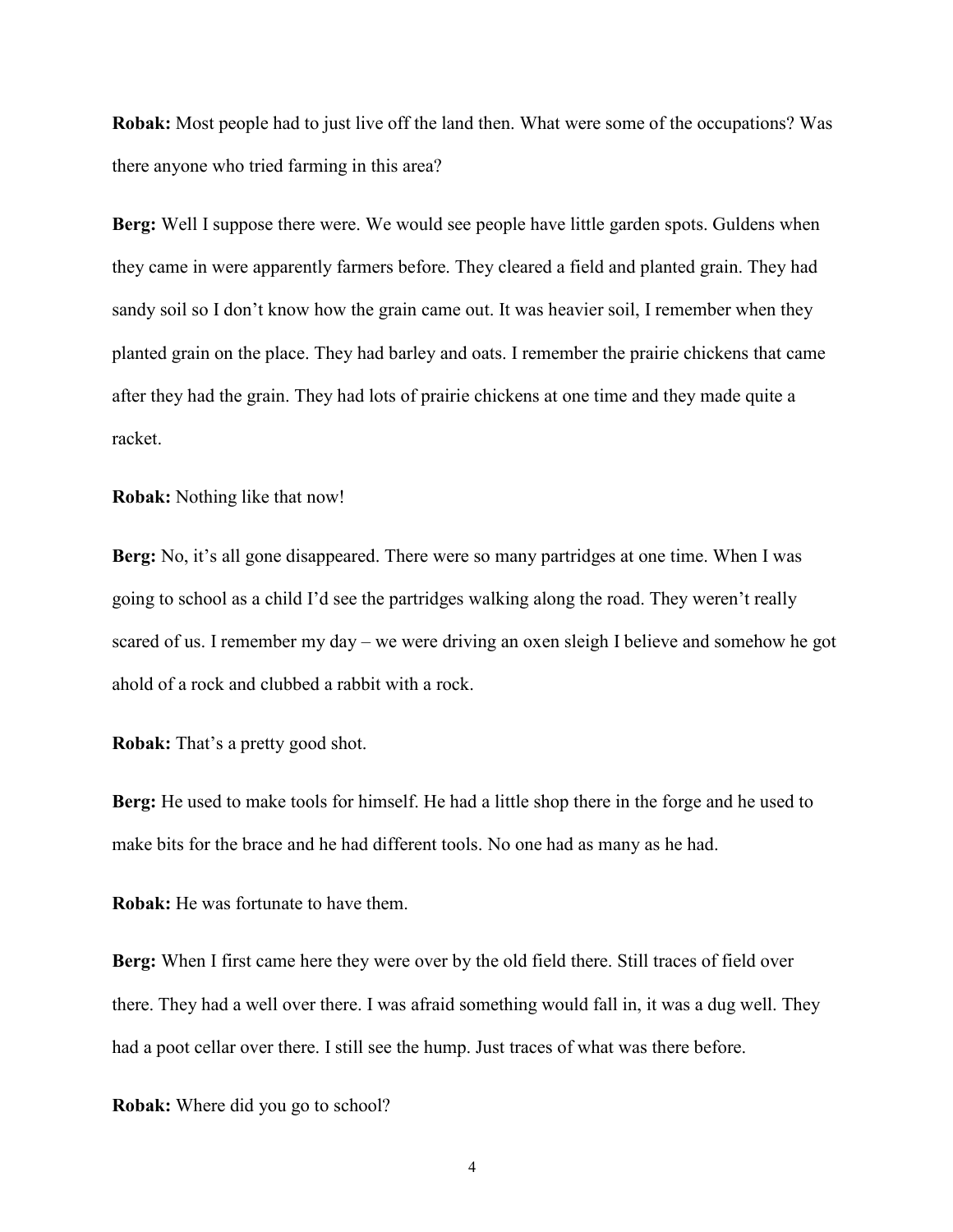**Berg:** I went to school at the green school house, we had a select school. I started going to school when I was five and there were a few settlers around then. There were big kids that came to school maybe eighteen, seventeen years old. The Becker boy never went to school until he was seven or eight years old because he stayed with his grandfolks and he didn't like to walk.

**Robak:** This was in Swatara? No, a mile and a half from our homestead.

**Berg:** Yes. The other side of Swatara. He didn't care to go to school but when he did go to school he had to walk over two miles. That's quite a ways for a little kid. He developed a sore throat or something. He had to stay home and recover for that, but time had passed to go to school. So he didn't always get there.

**Robak:** How far did you have to walk?

**Berg:** We had to walk about a mile and a half through the woods. When I first walked all we had was a surveyors trail just a narrow path. Part way we had a road, I think it was the beginnings of the road from Outing to Swatara. We had to climb over big pin logs. I wasn't very tall so sometimes the kids had to lift me over the logs.

**Robak:** Is this the same building that they use now in Swatara?

**Berg:** That's been down and gone for years! There's no sign of it now. It was closed down I think in 1920 or so maybe before that. They were going to have another school and I didn't go to that. I studied at home. The next year I went to Swatara School and I think that was in 1921. So I skipped a year of school.

**Robak:** When was this building that they use now built?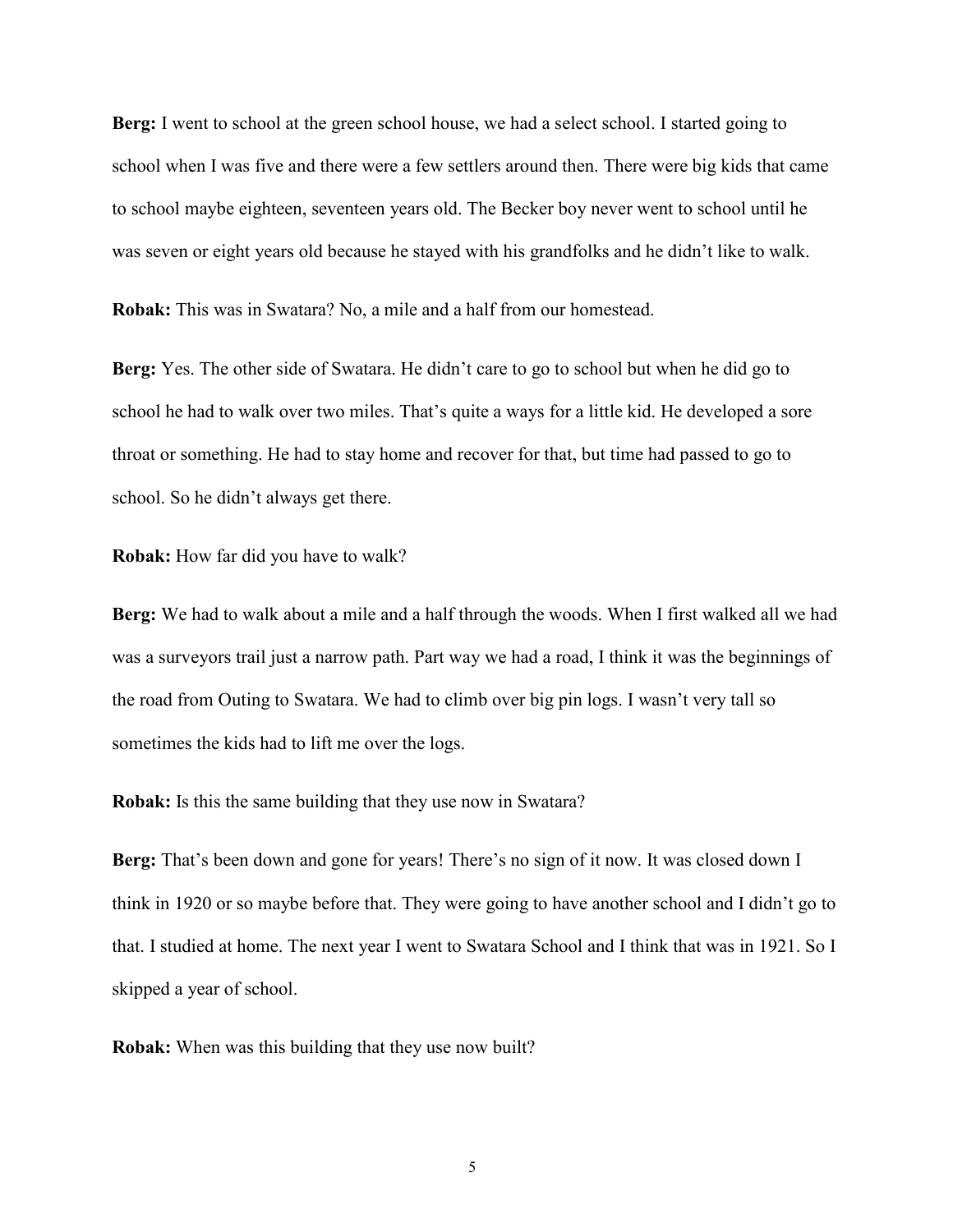**Berg:** It was finished in 1921 if I remember rightly. They said it was going to cost forty thousand but when they finished it was eighty thousand. That is the normal way things work out, still does!

**Robak:** So there never were very many kids that went to school. Was it just one teacher?

**Berg:** There was on teacher at our school. They had a man teacher before I went to school for one year. They would have sent me when I was four, but I couldn't sit still and keep my mind on a book. So they kept me home another year and I went to school when I was five.

**Robak:** What were some of the classes you took?

**Berg:** We had to take reading, writing, arithmetic, and history, and geography. Before I finished that school we were studying philosophy (psychology study of the human body). They don't seem to teach that now, they teach health instead. I still have the book upstairs.

**Robak:** That would be interesting.

**Berg:** It's probably an antique by now. Hanson's wife, Hazle later taught our school for one year. She was fun to have for a teacher, because she would go out at noon and play teeter-totter with us. Our teeter-totter was a stump and a ladder.

## **Robak:** Improvised.

**Berg:** Yes, we improvised. One day we were talking about pitcher plants and she said, "I've never seen one." There were some in the bog not far from the school. So we walked, just let the school business go for that long, to go out and see what the pitcher plants looked like. It was interesting to her and to us. School was in the wild country at that time. There was a woods nearby and a cart track road just enough for a wagon to pass through. We looked out and thought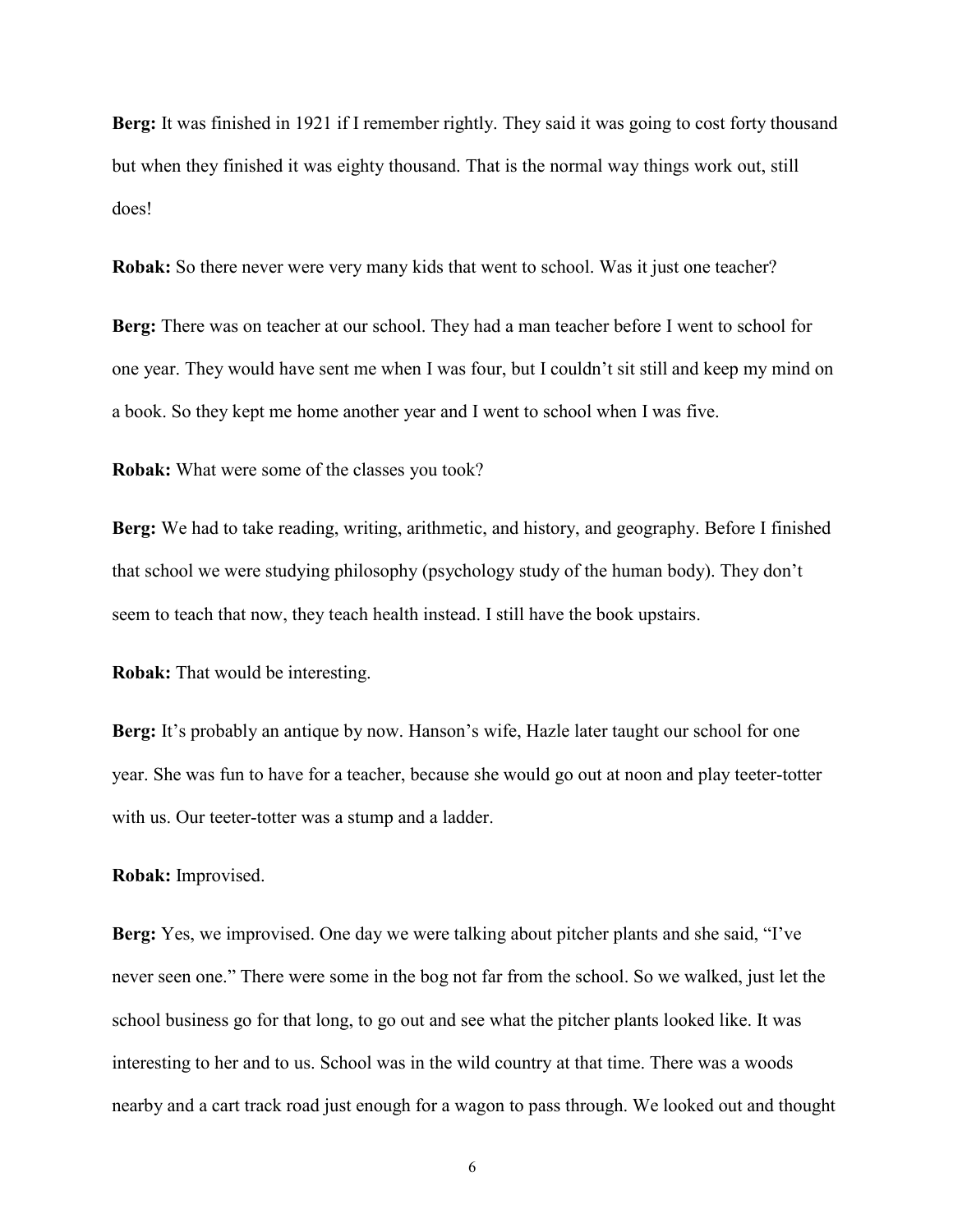we saw a dog that was walking by. We whistled to him and he took off like a shot. It was no dog it was a wolf. There were lots of wolves in that country. They lived back of our house back by the little lake there. They were there every night. In the winter time you could hear them howl. I heard them kill a deer once. I've always remembered that because the group came together and one started howling and then the others. We heard the deer when they got him. After that they were quiet except for one long howl, as if to say "We got him!" I was scared. As a little tot they said don't walk away from the house to far the wolves or the bears might get you and they scared me. When I was about twelve I walked to school once and coming home found a wolf had walked right in my tracks.

**Robak:** How many years did you go to that school?

**Berg:** I went from the time I was five until I was thirteen.

**Robak:** Then did you go to any school after that?

**Berg:** I went to Swatara school for one year. Until I finished the eighth grade. I tried to go to school in Aitkin when I was almost twenty-one for a few month, but my eyes went bad and I couldn't do it. This country around here has really changed. Where there used to be little farms now they have trees planted. Our place was planted with trees. My sister and I went out to the home place shortly after the funeral here this summer and we were walking through these pines. I said, "Why in the world would they plant jack pines." They weren't all jack pines, I think some are Australian pine, but it looks like jack pine, She wasn't approving a bit. White pine or red pine would be more suitable in this country, because it's normal for the land. The reason my dad picked it out was because it had virgin pine on it. He wanted to save it until he got the equipment. So he gathered the pine up himself and got something out of it. When he was way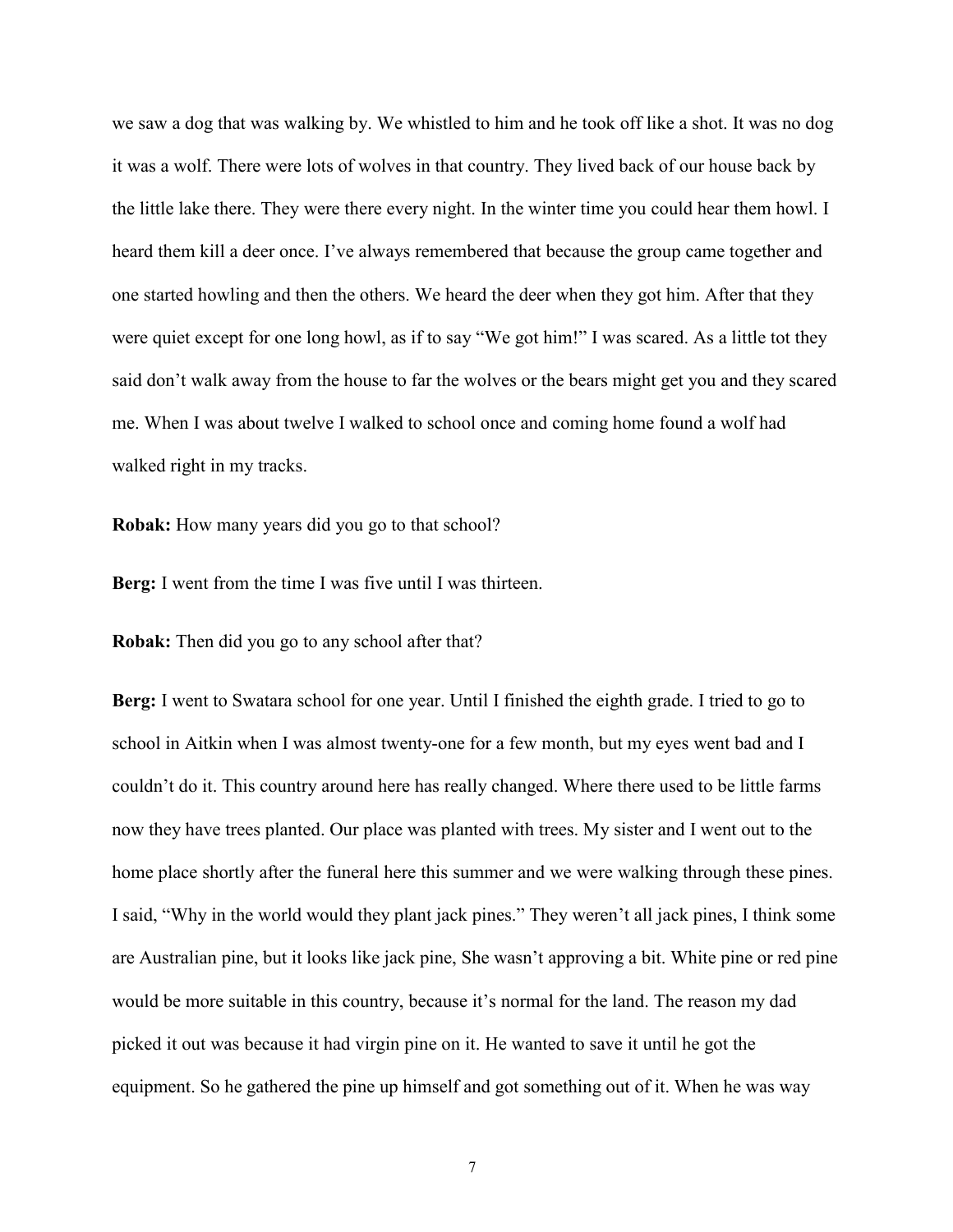someone came in there and cut it all off and got away with it. My mother didn't hear them, because we lived on the back forty. He planned to go to Aitkin and see a lawyer. He was going to put a mortgage on what few cattle he had to hire someone to prosecute whoever had poisoned his cattle. When the cattle died he opened them up and they were full of poisoned corn and they had had no corn. So you know someone did it.

**Robak:** Was this on your land?

**Berg:** Yes, on the homestead.

**Robak:** That was when he was trying to farm?

**Berg:** Yes.

**Robak:** Any reason anyone would do that?

**Berg:** As far as we know it must have been the man that cut the timber and was afraid of being prosecuted and took away the means of getting help. That is what I call a very mean trick!

**Robak:** Right. Logging has been pretty popular around this area.

**Berg:** Well at that time logging was the main thing. That's what they did mostly in this country at that time. I remember when the drive went through one time. My mom had one of the early phonographs an Edison with the cylinder records. We took it out on the hill and played it for the driving crew that was down toward the lake. They would holler for us to play more. It was loud enough so they could hear it.

**Robak:** Were there more people moving in?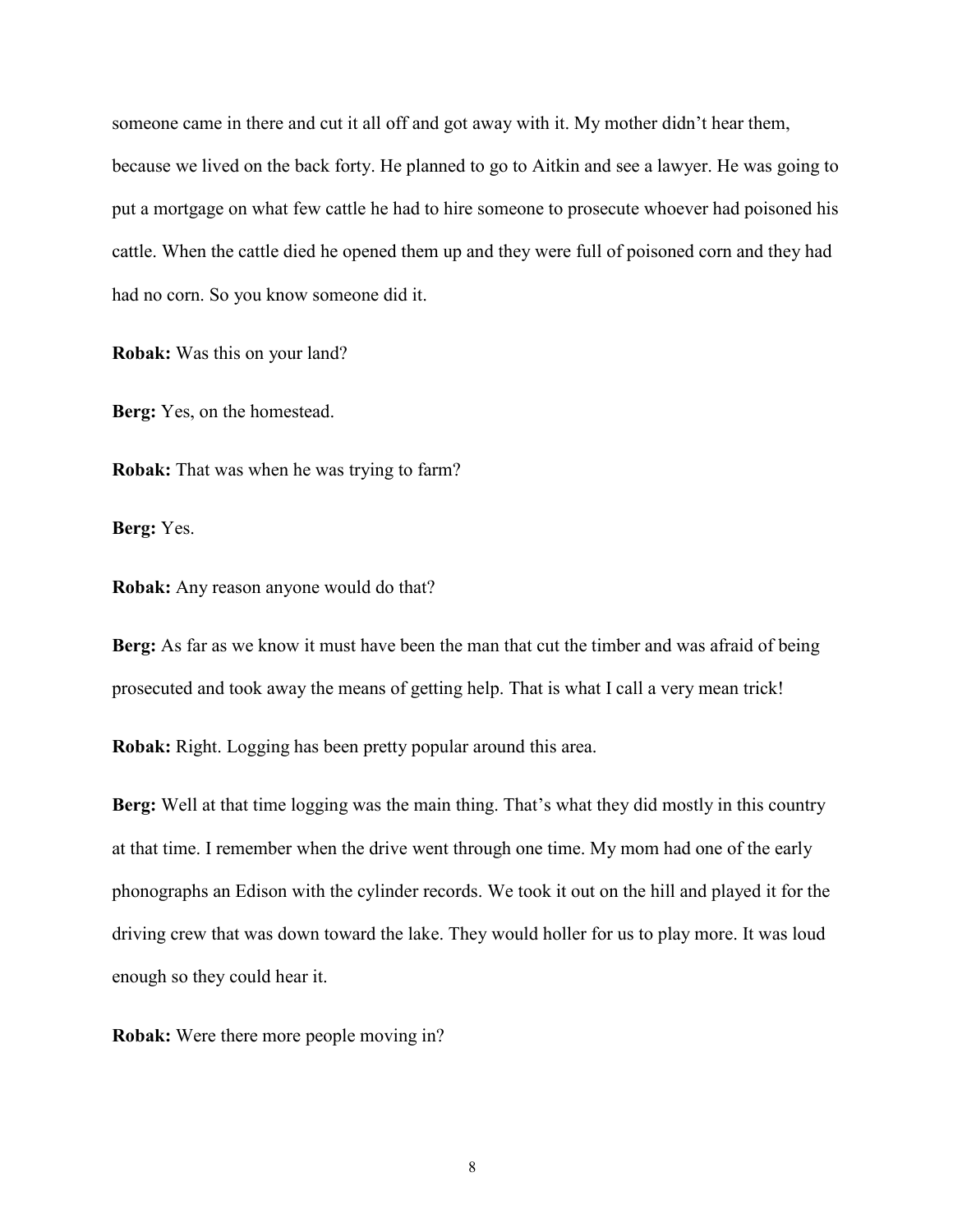**Berg:** Well south of us were the Old's family. I don't know how many miles that was. It was quite a ways, we didn't have close neighbors. The Guldens lived about two and a half or three miles away. I must have been about seven when I remember them moving.

**Robak:** How long did you stay at that place?

**Berg:** Well our family never moved away. We stayed there until my mother died. There were expenses because she had heart trouble and had to have doctors. There were also the funeral expenses. So father sold everything for cash on the place in order to clear up the debts.

**Robak:** What year did your mother die?

**Berg:** She died on July 4, 1925. She is buried out on the home place, my brother Len and my sister Clara are also buried out there.

**Robak:** Your father stayed there for awhile yet?

**Berg:** No, we left the place. He and I went to Iowa. I have an Aunt Ella Jones there, my mother's sister so we went there to see her. I stayed with her and my father got work for a while in a shop, kind of a second hand store. Actually he made things over. They brought in an old piano and he made it over into a cupboard or cabinet something like that. He could do things like that, he could work with tools. I found out it was a cover for a speak-easy. He didn't know it and when they got picked up he got out of there and left. He went over to Wisconsin and worked with an extra gang. It was sort of a section gang. He worked there for a couple of years. Meanwhile Olive and Jimmy married in 1926 and they were living by Swatara. I think it was in 1927 when he got sick, he had a hernia. It got very bad when he was still working for the railroad company in Wisconsin. So they shipped him all the way from Wisconsin to Brainerd to have medical aid.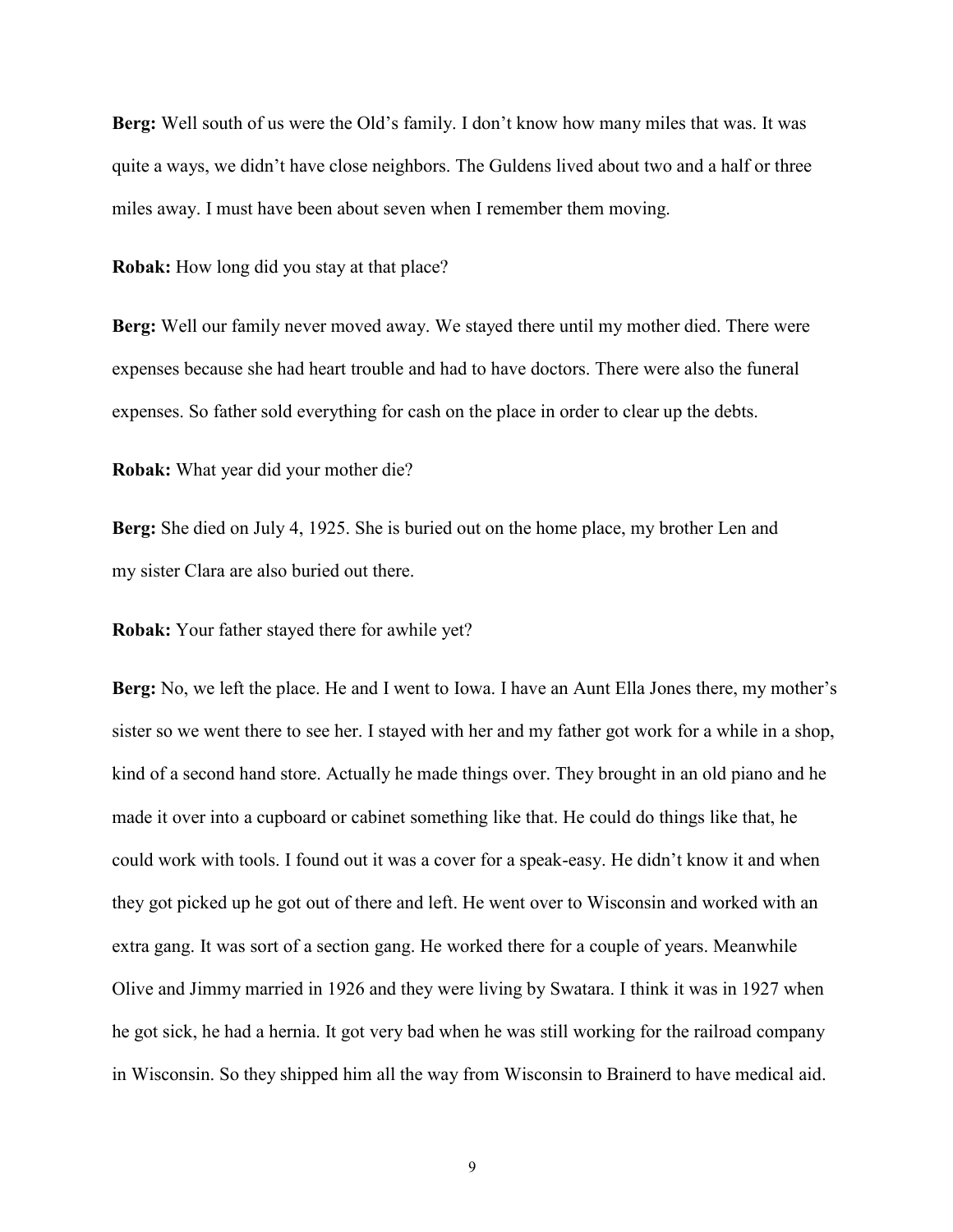We went down to see him. While I was in Iowa I worked for the Sheaffer pen factory. That was a nice place to work. You asked me about the land, the piece of land that Fred had was cut over. I don't know who logged it all, but the loggers took all the good wood. This was back in a cedar swamp. They must have cut in a lot of snow because some of the cedar stumps were this high.

**Robak:** About three feet off the ground.

**Berg:** Yes. A few years ago maybe four or five, Fred and I went down there and he took his chain saw and cut the stumps of for kindling.

**Robak:** When were you married?

**Berg:** On June 25, 1930.

**Robak:** When had he bought this land?

**Berg:** His father bought an eighty here in 1916 I think. That's when Fred came here. He comes from Oklahoma. His family had lived in southern Minnesota for a year and decided to come up and visit his son John. Then they decided to come up here and live. So they came up here and bought this eighty. After his father died in 1919, he sold a bunch of potatoes and bought the other eighty.

**Robak:** So he had 160 acres?

**Berg:** Yes. But they are not in the same section. They are from two sections because we are sitting on a line. There were Kellys that lived out there when I was young. Pat Kelly was a logger and he had a little farm. There were the Richards that lived over in that country, but that isn't towards Smoky Hollow.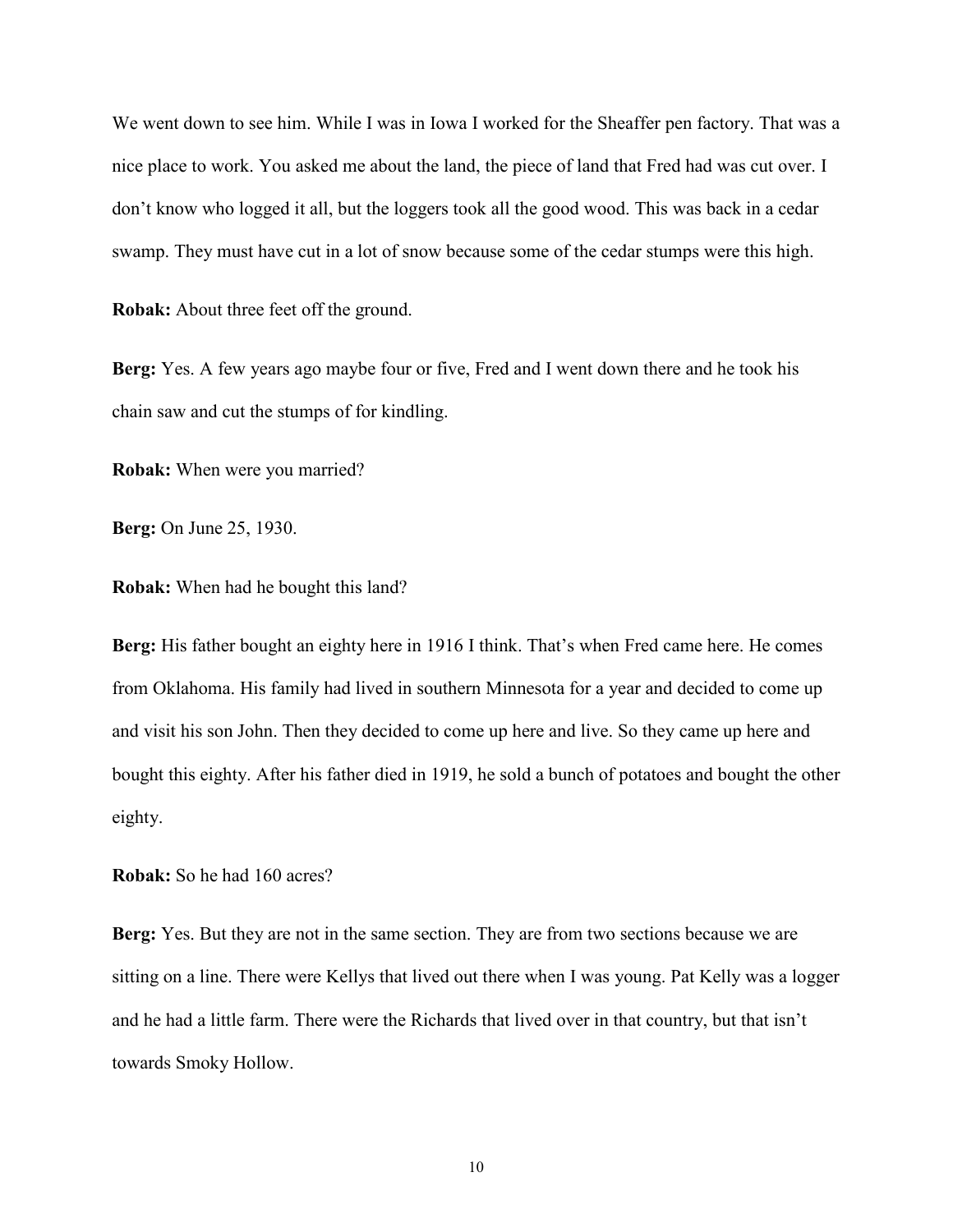**Robak:** Isn't there a Kelly Lake now?

**Berg:** There probably is, there is a lake not far from their house. The O'Briens I don't know when they came, but they didn't ever go to our school because they had their own school. There were some people by the name of Flemming that lived south of us they were back, I thinking on that logging rad going back through the woods there. But I guess there was a trail over the hills. I don't know exactly it's so long ago you forget all the details. I do know that every Fourth of July when I was small about four or five they would have a big picnic. A pot luck and every one would come and bring what they wanted. They had what they called a pavilion and they would have dancing late in the evening. We weren't there at the time we had to go home. That was a Lake Edna later they called it Hidden Lake, I don't know which they call it now. There were camps, lumber camps around Lake Edna at one time.

**Robak:** I imagine there was a lot of logging camps around here?

**Berg:** There was one along the river but I don't know where the camp stood. I remember seeing where the dam was, not far from our place. It was logged off like a () this piece was. There was a narrow place I don't know how they got the logs through there, but it wasn't very wide. At this narrow they bagged sand to hold the water back, they had dams all over the country. At one time they didn't let the water out until June. Well by June your hay meadows are coming up pretty green and the water went all over the meadow and got dirt all over it. My dad had to cut it with a scythe. So the next time they wanted to take logs through our place he said, "You pay fifty dollars or you don't go through!" He told mother, "You tell them fifty dollars if you want to go through the place." Fifty dollars was worth a lot more then.

**Robak:** Yes, it was quite a bit of money then.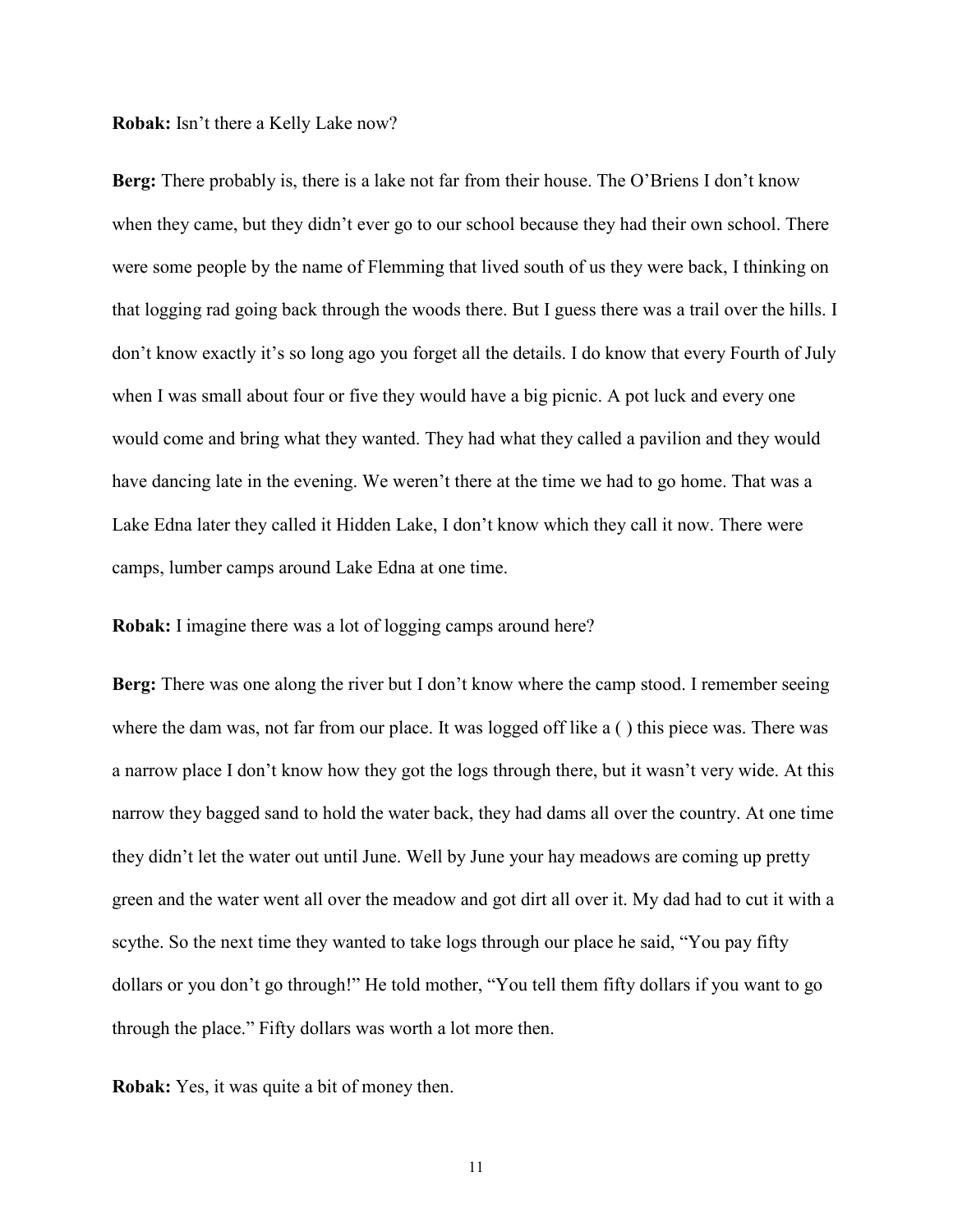**Berg:** So the guy came through and had a load going down to the landing. Mother said, "You can't go through unless you pay!" No they weren't going to pay. They were going to keep on going through. So Mother and Newlose took a two man saw and they went out and they layed down some nice evergreens right across the road so they'd have to pull them out of the way before they could get through. They didn't come back. They didn't pay the fifty dollars, but they didn't come back either.

**Robak:** That solved the problem.

**Berg:** A lot of things were solved in strange ways.

**Robak:** Yes there's a lot of old stories like that. You and Fred moved on this place in 1930?

**Berg:** He and his mother lived here for a long time alone. But when I moved in. Grandma died in 1947, she wasn't in this country when it was new. She was in Oklahoma and it was just as hard to live there as it was here from the sound of things.

**Robak:** Yes, any country probably was at that time during the depression. Even when times were good they weren't that good compared to today. Did Fred farm at this time?

**Berg:** He was farming when I came here. He had about twelve cows and he raised potatoes for cash crop. Then the potato market went to pieces. One year we traded potatoes to get a washing machine. Potatoes were worth 25cents a hundred and we had a lot of potatoes.

**Robak:** I was figuring in my head that is a lot of hundreds of pounds!

**Berg:** That's right. The basement down here is built out of rock. It was built to hold a car load of potatoes. That was the idea he built it for.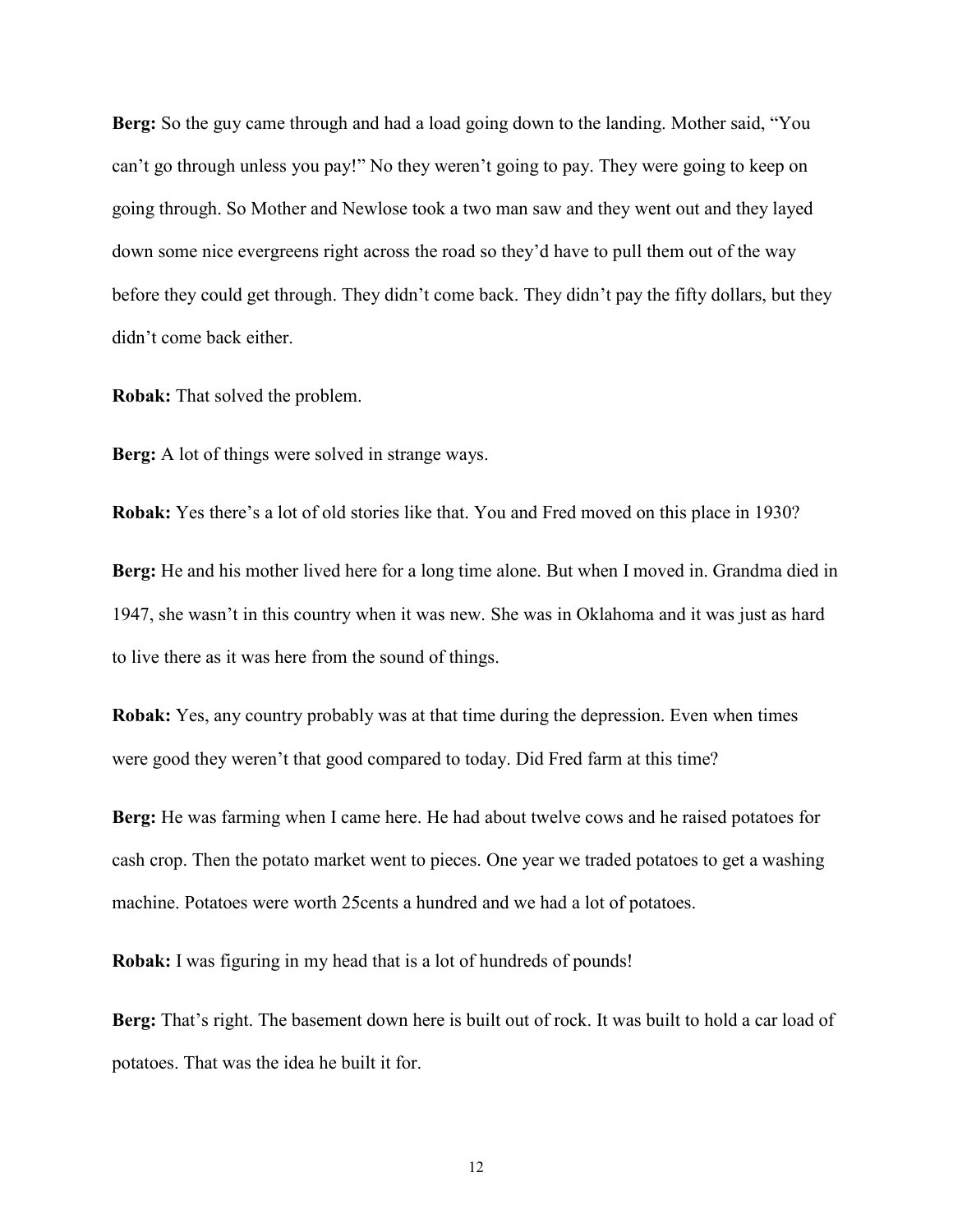**Robak:** Let's talk about some of the other changes you recall. Were there any Indians in the early 1900s in this area?

**Berg:** Oh yes. There were Indians around the country when I was about six or seven a group of them came to ask if they could gather rice on our lake. It was a good rice lack so we said, "Go ahead." They came and I watched them. I have a poem about that, but people don't believe it. They said they carried it on their heads. They didn't carry it on their head. They had a band about the head right around this way and everything fastened to it that they were carrying. Everything hung down from that headband I suppose you could call it that. They walked without carrying it in their hands or anything. There was a line of them coming.

**Robak:** They just had that over their backs then?

**Berg:** Yes carrying it like that. Like you would carry a sack handing from you head. They had their blankets. Everything that they were carrying. They got up to the house and it was raining. It was fall and it was raining buckets. Dad say "You can't stay out there and you can't put up any shelter tonight. You come sleep in the house. I suppose they must have slept on the floor. I didn't see what happened because I went to sleep too fast, but we sat up and listened awhile. The old grandma was telling stories in Chippewa to the children and we were listening. We tried to keep our faces straight because we figured we would offend them. They had a boy with them that was deaf. People say deaf and dumb, but this boy he couldn't talk but he sure could yell. He could make sounds all right. I wondered if he ever got any schooling for that because I know there are schools for the deaf in this country. Anyway they stayed there. When they got through ricing they brought us a birch bark basket for my little sister. It was only about this long and there was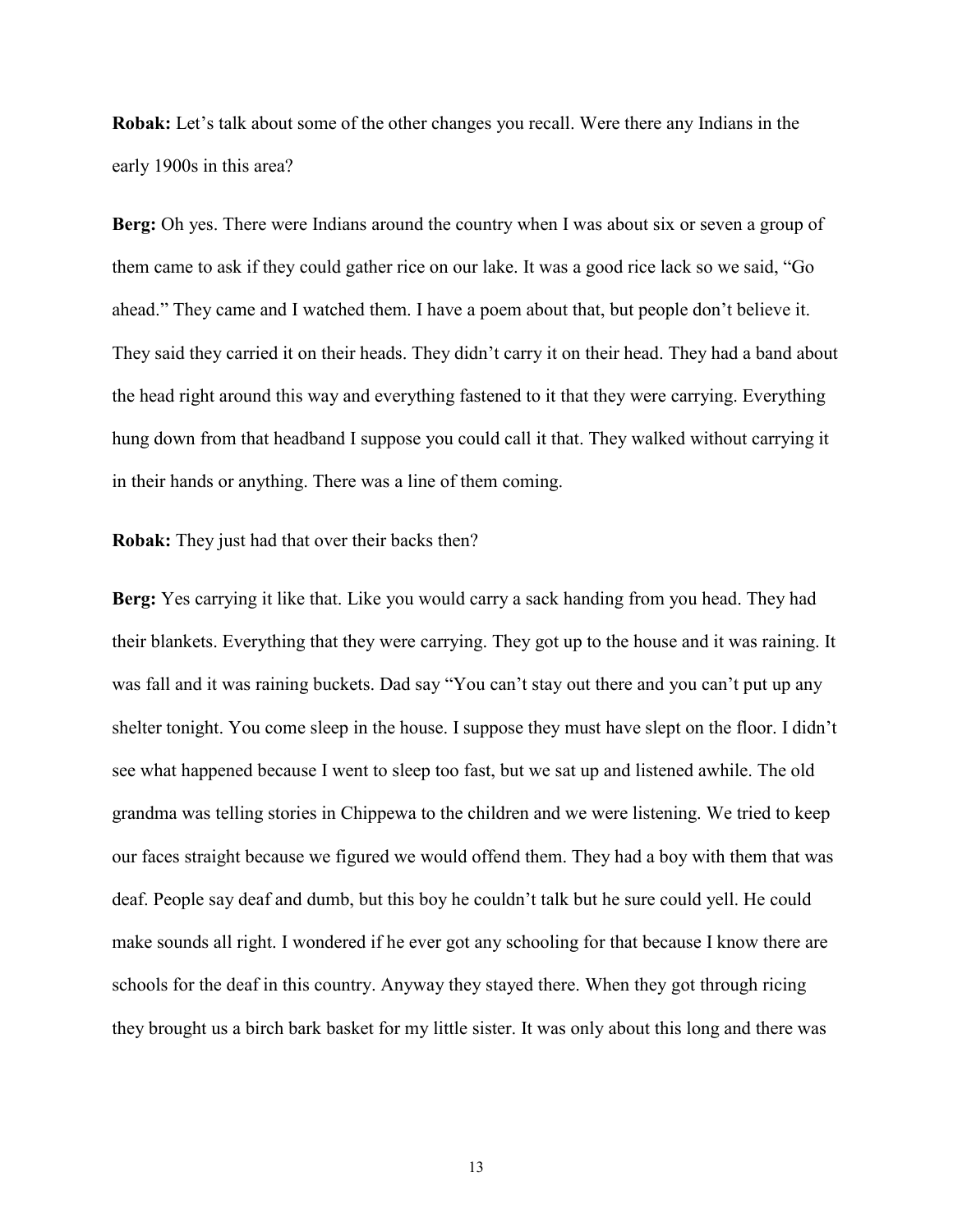a pillow in it, but she was so tiny that she fit. She was a very tine little baby. They brought that to us and a sack of finished rice. It was the first time I ever ate wild rice.

**Robak:** How did you like it?

**Berg:** It was good. I like it. Now I've tried it lately and it doesn't seem to taste the same to me. But your taste changes. Anyway they brought a kitty with them and a dog. We didn't see them they were across the meadow they built it up like a wigwam and stayed over there. They set up their equipment to finish the rice. All we found when we went over there later was a hole in the ground and a pestle that they used on the rice I suppose after they parched it. It had a handle on it. That's a long time age.

**Robak:** Then they moved on?

**Berg:** Yes. There must have been Indians there before my folks ever came. When they plowed in the field on the place for the first time and where they first built a little log house with a dirt floor, they would find arrow heads especially down towards the river. So there must have been Indians living there long ago on the lake where the rice and ducks were. I've heard ducks come in and they make such a racket it sounds like wagon wheels on a hard roadway. I have always wondered if they do it with their wings or how they do it. They made an awful racket.

**Robak:** I don't know either.

**Berg:** There were clouds of them. You don't see that now, but you saw it then.

**Robak:** What about the town of Swatar itself?

**Berg:** Swatar came into being when the railway went through in 1909, because I remember I was just very small. But I remember a few thing that happened when I was two. When the train went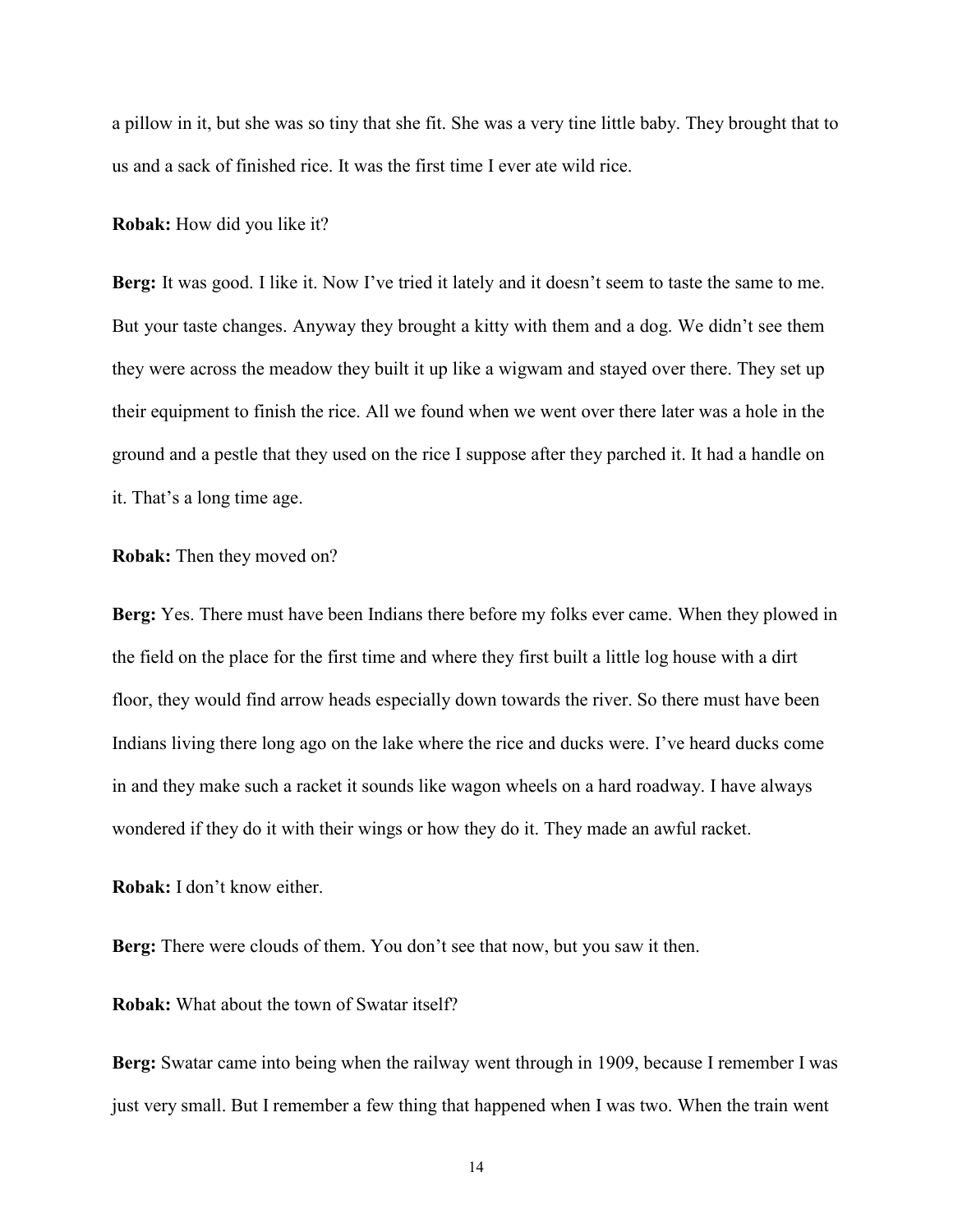through they climbed up on the roof of the chicken coop which wasn't very high. They could look across at the hills and they could see the smoke from the train when it was going through and they could hear the whistle. That was in 1909 as nearly as I can remember. Afterwards the Heaths came and put in a post office and a store. They didn't have much but they did have a little store and they had a post office. The building is pretty well shot now. That is the little building where they had a café there before.

**Robak:** Yes. It's being torn down now or falling down. Part of it is still standing though.

**Berg:** That was the first post office, the Trepaniers moved in somewhere around that time too and built their store. I don't know the date, but I know that they moved in. they lived there and some people in Swatara by the name of Pete McGee lived there too. I don't know who all else lived in the hills between Swatara. I know there was a family by the name of Wagmer. I wasn't in Swatara enough to know who all lived around there.

**Robak:** So the Trepanier store is still in operation today, the general store. As soon as they moved in they must of started in business. So it probably wasn't too much larger than it is today.

**Berg:** I think it may have been but it wasn't just a store. They had a place where the drummers who came through stayed and different people. They had a hotel part and they served meals. They had rooms and they had a store. Effy had to come in and help him because he said he couldn't figure. So she'd have to come and figure up the order for him. He had kids so I don't know how that woman ever did all she did. She much have had wonderful health to all that she did.

**Robak:** Was the railroad the Great Northern?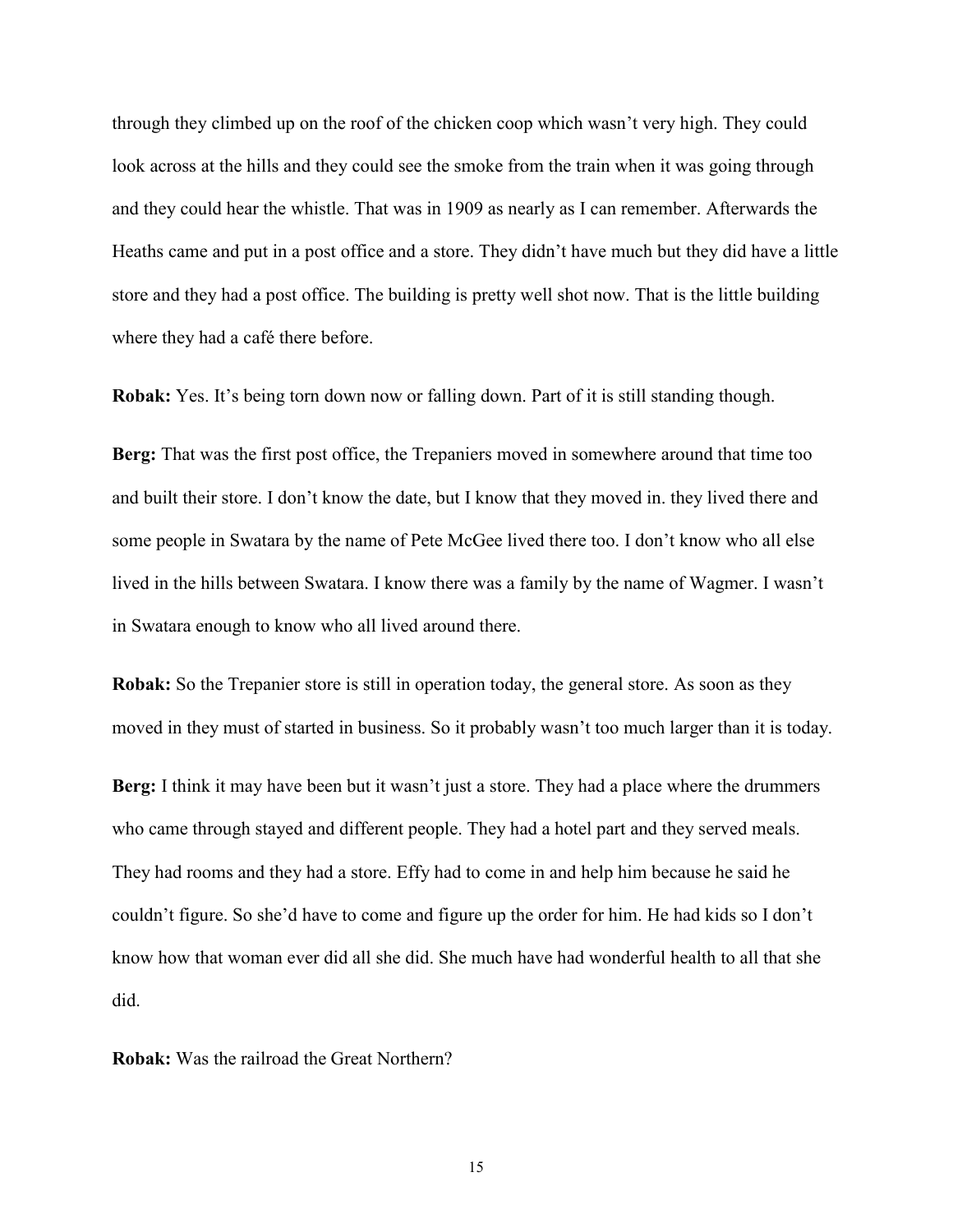**Berg:** No, it was the Soo Line.

**Robak:** Soo Line.

**Berg:** Yes the Soo Line went through Swatara.

**Robak:** I understand they had both passengers and of course they traded a lot of logs.

**Berg:** Yes, I rode on the passenger train when I was five. We went up to Duluth. My sister had eye trouble and she had to go to see a specialist there. She says what happened was that she got dirt in her eyes at school and they got infected. They had just built the school house and they had left a lot of lime around. I wonder if the lime didn't get in her eyes, because it was probably mixed in with the dirt.

## **Robak:** Possible.

**Berg:** Anyway her eyes were so bad they had to leave her there. We stayed at a hotel, the Lennox Hotel. It seems strange that I would remember looking at the store windows while my sister was being treated. There was a Dove Shoe Store and there were imitation doves going up and down. One exhibit was a doll sitting at an electric sewing machine and the machine was going. It was something very unusual to see that sticks in your mind.

**Robak:** It was probably new to you.

Berg: Then there was another one, I suppose it was an outfitters store because there was a complete lumber camp with the ax sticking in the stump and the whole works all the buildings, it was very natural. I remember that because it was something that a kid would remember.

**Robak:** How was the ride to Duluth?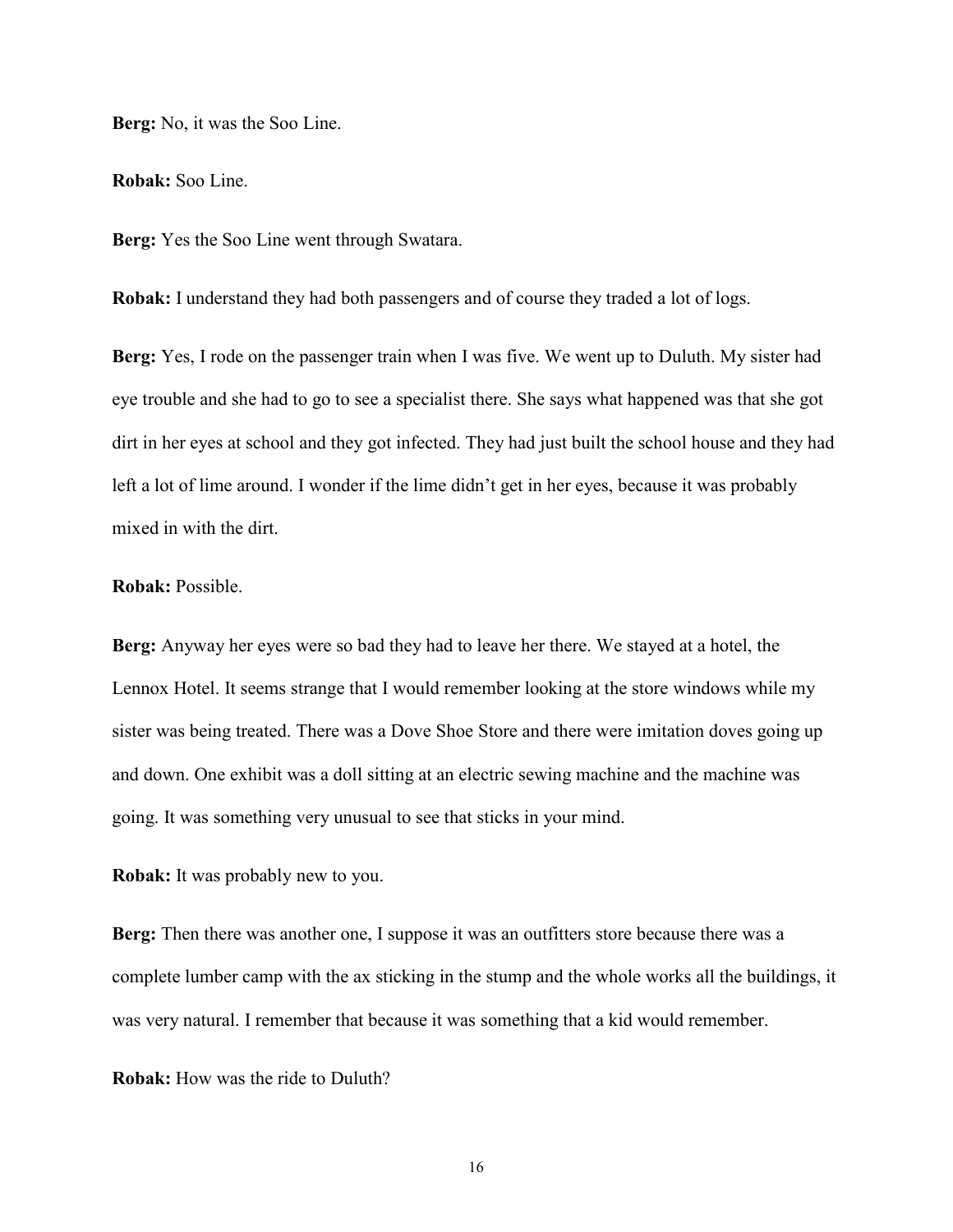**Berg:** It was fine. I was on the train and three was a fellow sitting in back of us and a little girl across from us. Well this fellow had some bananas and he offered one to the little girl and she gave him a dirty look and wouldn't take it. So he handed one to me and it happens that I had never tasted one before. I thanked him and ate it. That's the first one I ever ate!

**Robak:** That trip must have been quite an experience.

**Berg:** Sure it was.

**Robak:** A lot of new things and sights.

**Berg:** The strange part of it was I had either chicken pox or something like that and I was breaking out. But I didn't break out on my face. My arms were breaking out, but I had long sleeves on, it was breaking out all over except for my face. If the authorities had known I had this they would have questioned us, but they didn't know and I went on back home.

**Robak:** I know from what I've heard and seen that you write some poetry. When did you first start writing poetry?

**Berg:** I think I was probably about sixteen or seventeen.

**Robak:** Ever since you have been writing and some of it you had published?

**Berg:** That's right.

**Robak:** That's kind of an interesting hobby and keeps you busy.

**Berg:** If you didn't have a hobby you could get awful lonesome living the way I do here. I have to have hobbies, I have to do something. When I make quilts it isn't because I do a beautiful job, it's the idea of combining colors.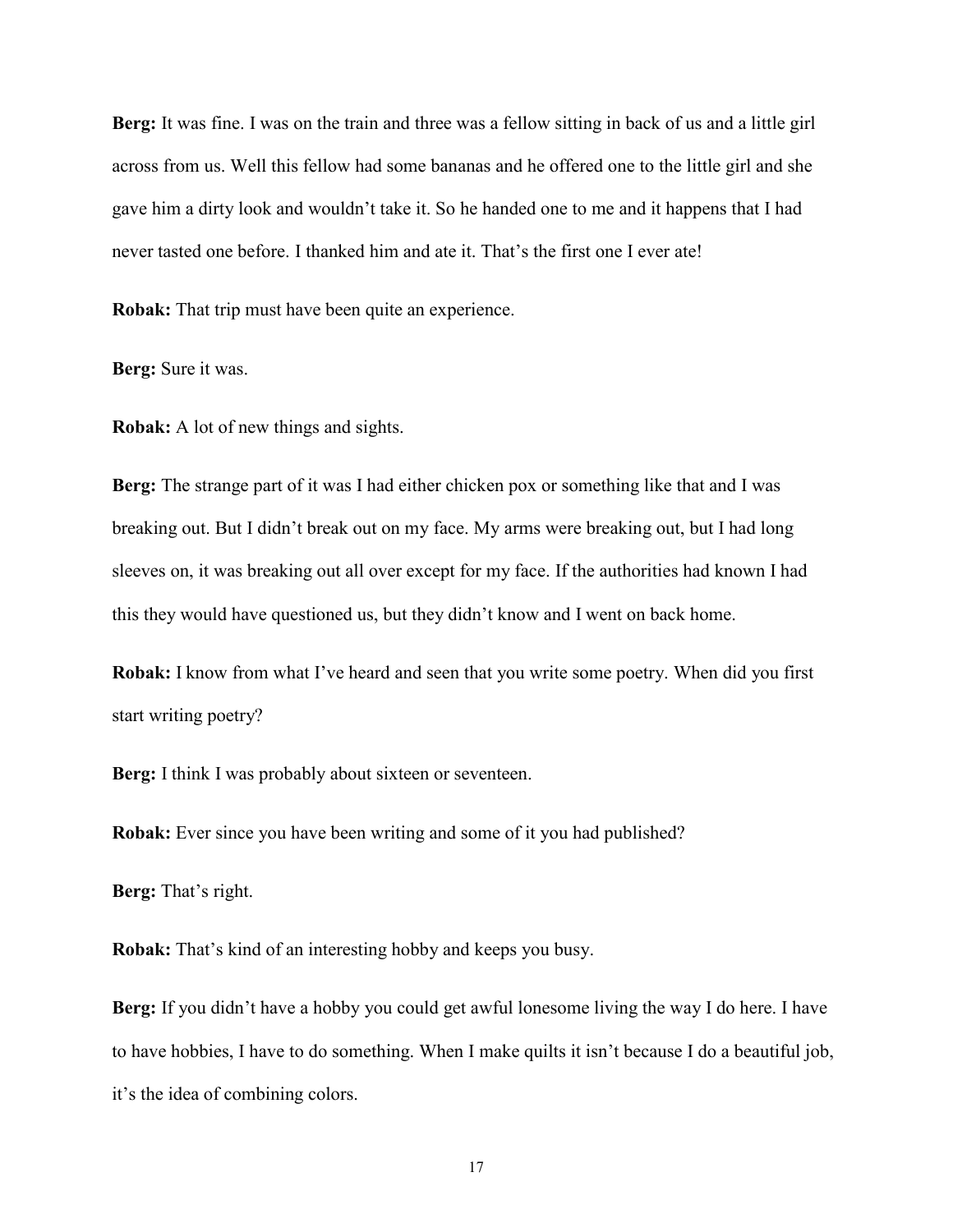**Robak:** So you're always doing something.

**Berg:** I wanted to paint. My niece in California wrote that she took her mother and they went out in the desert and she was showing her how to paint. Now she says, "I think I'll get her some paints and show her how to paint." This younger woman is a teacher and her mother has been a teacher. Now she is going to teach her mother how to paint. This would be something for a hobby too.

**Robak:** Right. You and Fred lived here and farmed from 1930?

**Berg:** That's right.

**Robak:** What crops did you grow?

**Berg:** Until the potato market had stopped, we had potatoes and grain. We used to sell the grain for seed grain, seed oats in the spring. Sometime we sold twenty bushels at a time. People did plant oats at that time. So we sold it a dollar a bushel which now I don't suppose you could get that price, but that was a good price at that time. The only trouble was once in a while a guy would come and but a bunch of oats and say, "I'm sorry Fred I haven't got any money." Maybe he never did have any money.

**Robak:** A risky business.

**Berg:** That happens to everyone no matter if you are in a store or where, those things happen to you.

**Robak:** Do you remember any of what we call the natural disasters like fires?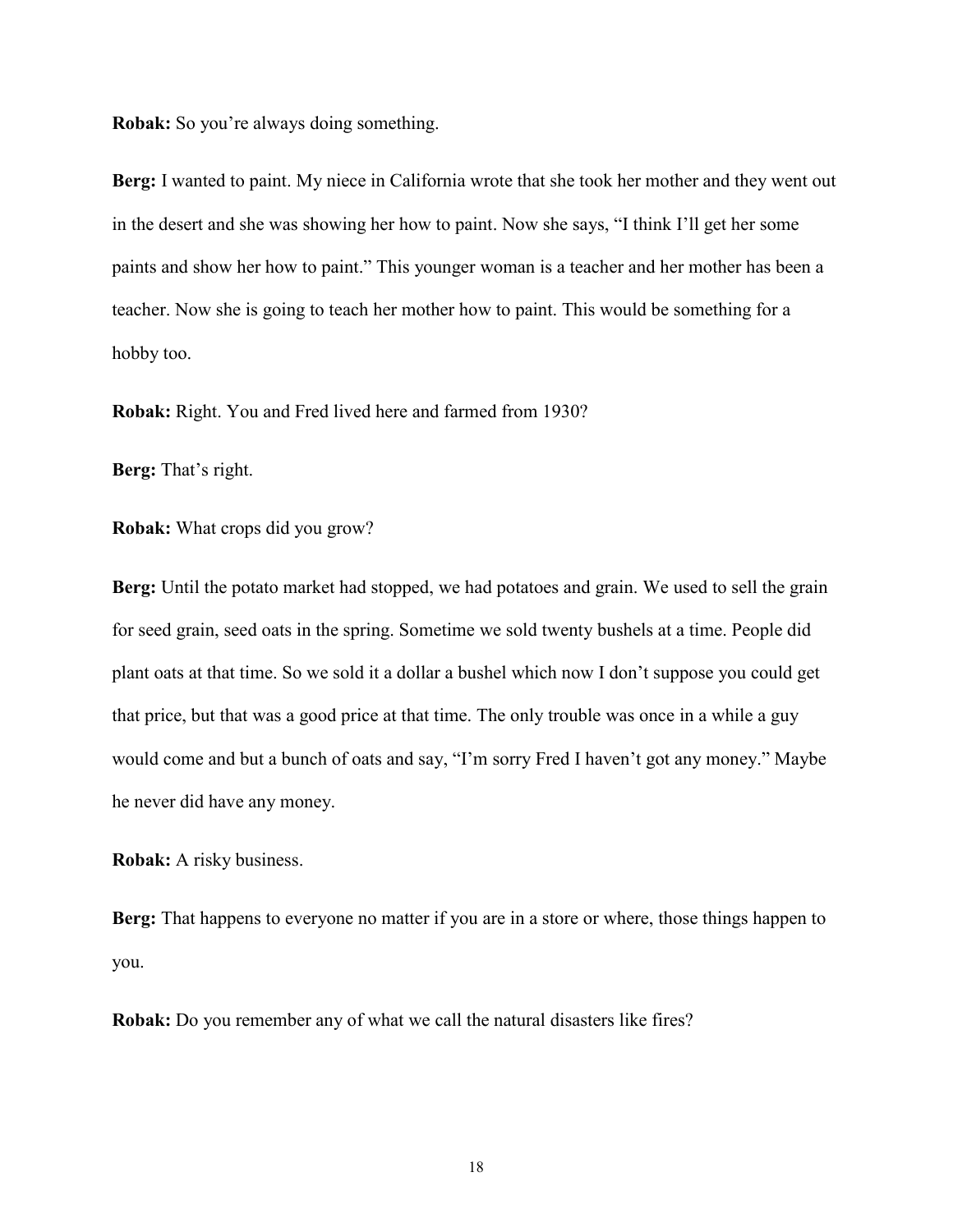**Berg:** I remember the 1918 fire. It didn't come near us, but we heard about it. We had a telephone I don't remember what year they put the telephone in but we had one. We could see the light. It was down by Tamarack and they said it went clear to Cloquet and it burnt up everything all the way. It was just a scorcher. I suppose it was dry like this fall.

**Robak:** They didn't have the equipment to fight fires. This year they have had terrible fires since tis been dry, but they can fight it.

**Berg:** They still couldn't like the peat fires.

**Robak:** Yes, that's true. They go all winter long sometimes.

**Berg:** That's right. In the farmer paper I think it was in '68 they showed pictures of the 1918 fire there were some people who tried to get out with the horses and wagons. There's a picture showing a little charred remains of the horses' bones. It was that bad. It was terrible and I wasn't close enough to see the things that really happened.

**Robak:** You were one of the lucky ones probably/

**Berg:** I was, we were lucky. I was real small and I don't remember this at all but there was a fire coming that way and they were afraid that it was going to burn everything up so they took flour. We didn't but a sack of flour at a time. They brought it out from Aitkin and they'd bring maybe a half a ton at a time. So they took what flour they had and the sewing machine and they buried everything that they valued until the fire would go over. I don't know what time of year it was. They figured if it came they would go to the river and drive the cattle in the river too. I don't know if it would have saved them or not. They thought they would try, that was what they had in mind. But the fire veered off.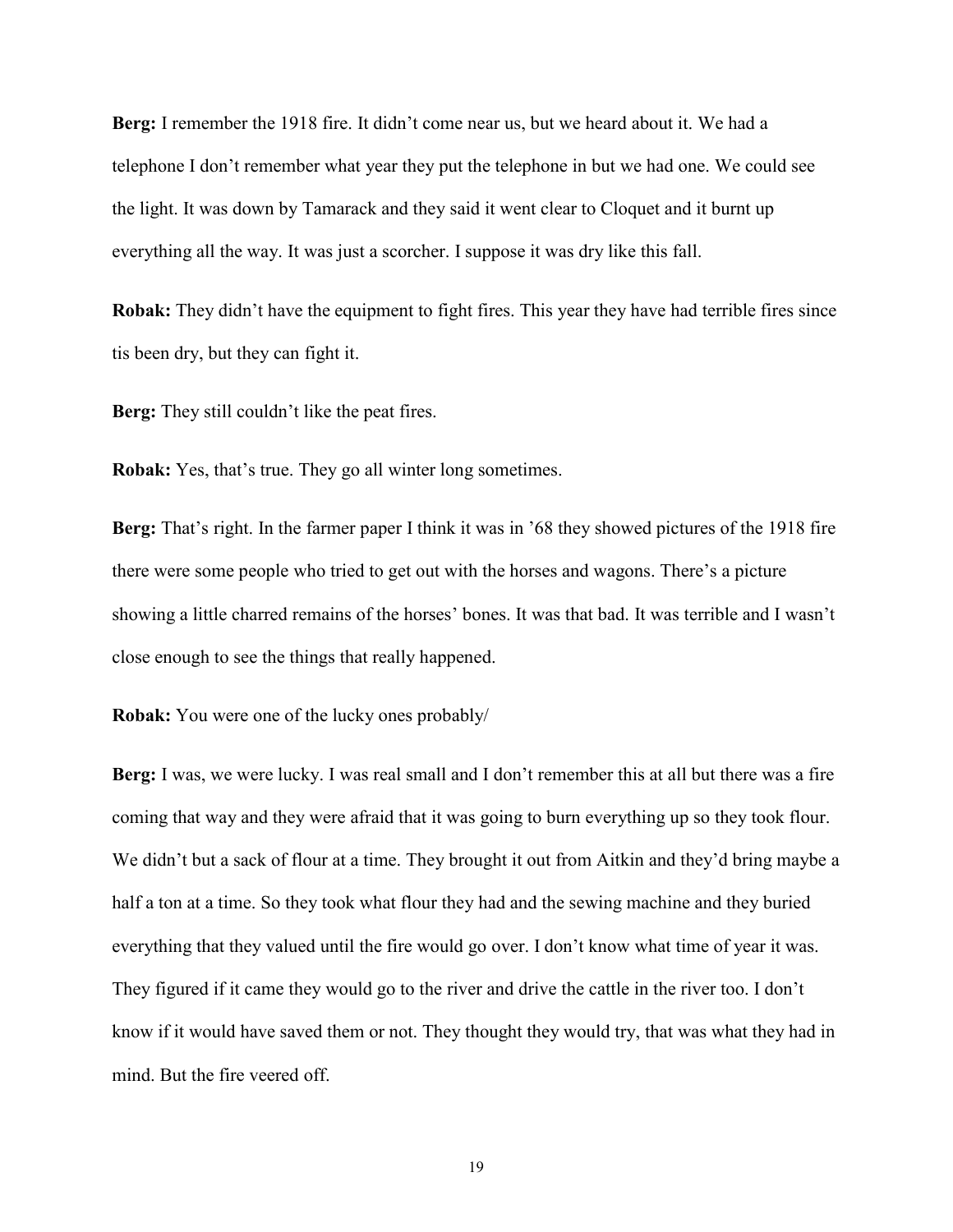#### **Robak:** Missed you.

**Berg:** We prayed about it. My mother was a sincere Christian and I'm sure she prayed about the fire. Anyway it rained after that, the wind changed and the rain came.

**Robak:** That helped.

**Berg:** It's what spared us.

**Robak:** What were some of the things in these early days you mentioned going to Aitkin to get the flour and that type of thing. How did you get there?

**Berg:** My dad or my brother would walk to Aitkin. They said they could make twenty miles in a day.

**Robak:** It would take about two days then.

**Berg:** I think it took two days to get there. They would get up early and go down there. They would find someone coming this way with a team or something and they would get the load brought out with the team. I remember my mother going to Outing when I was small. Outing was a small town at that time. Sometimes she ran out of things. She made butter, they had a few cows. They had eggs from a few chickens. She must have taken them along and traded them for groceries. She walked through the woods, it was just a narrow trail. One night coming home I don't know if she got off the trail because it gout dark on her or what. Olive told me in a letter that she spent the night in an abandoned cabin. In the morning when it got light she heard the bell of cows and followed them home. She came out by Hakes places and then she knew her way home and made her way home from there. There were a lot of things that weren't so easy.

## **Robak:** Right.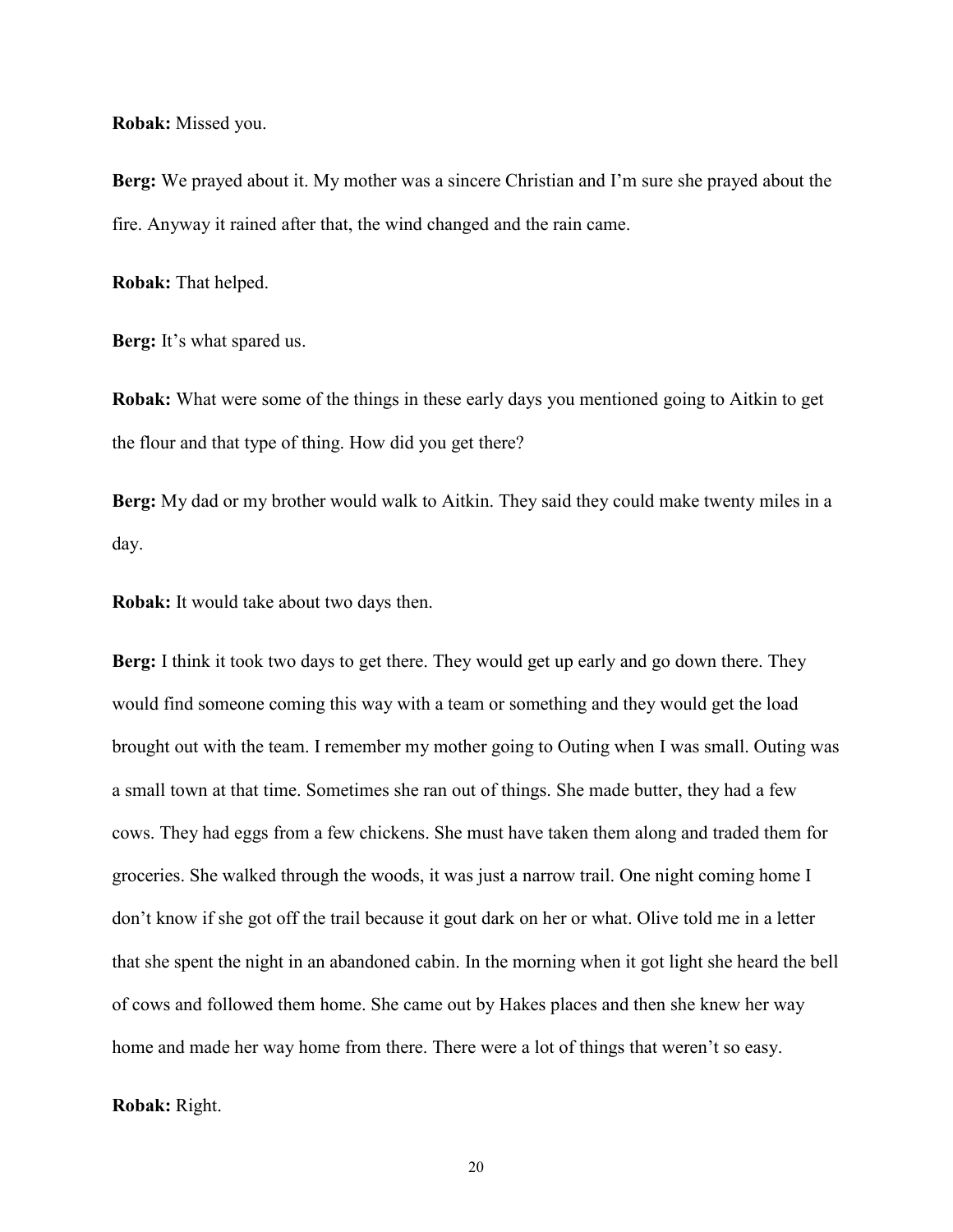**Berg:** I remember when my mother and Irene had ordered some stuff brought up. We had a mailman that drove some kind of a horse outfit. They called it the stage. I asked Irene what it was and she said she thought it was a spring wagon. He brought the mail and if you ordered like sugar, they had a hundred pounds of sugar brought out. They met it out by the Pauley ranch that's probably over in the neighborhood of Randles or somewhere over there. They would divide it up in two sacks and put it on their back and carry it all the way home. Fifty pounds apiece walking through the woods. There was a trial, but still that's not easy. People wouldn't do it now days.

**Robak:** Is there any other events or interesting items that you recall from anytime that would be of interest?

**Berg:** I remember seeing one drive that went through, but its' been a long time I have some dead heads in the lake near as Clunkers that sit on their heads, dead heads in the lake. We were always catching them we did a lot of fishing. Whenever we ran out of meat in the summer time we just simply fished. We ate fish, partridge, and rabbit. If we were lucky we could eat deer meat if we could get it.

## **Robak:** How did you store the meat?

**Berg:** We had an animal that accidently bleed to death because they had operated on it. They saved that meat in an odd way. They took it and they cooked it in these big sap kettle like you cook sap in. they cooked it all day. We were at school and when they got it done they took it and put it in syrup pails. They cooked it in water. There was enough fat on the top that it sealed and they kept it in the root cellar where it was cold. It must have been for a year that we had meat out of that. It was good meat too. There was lots of blueberries at the end of the lake. Over the hill